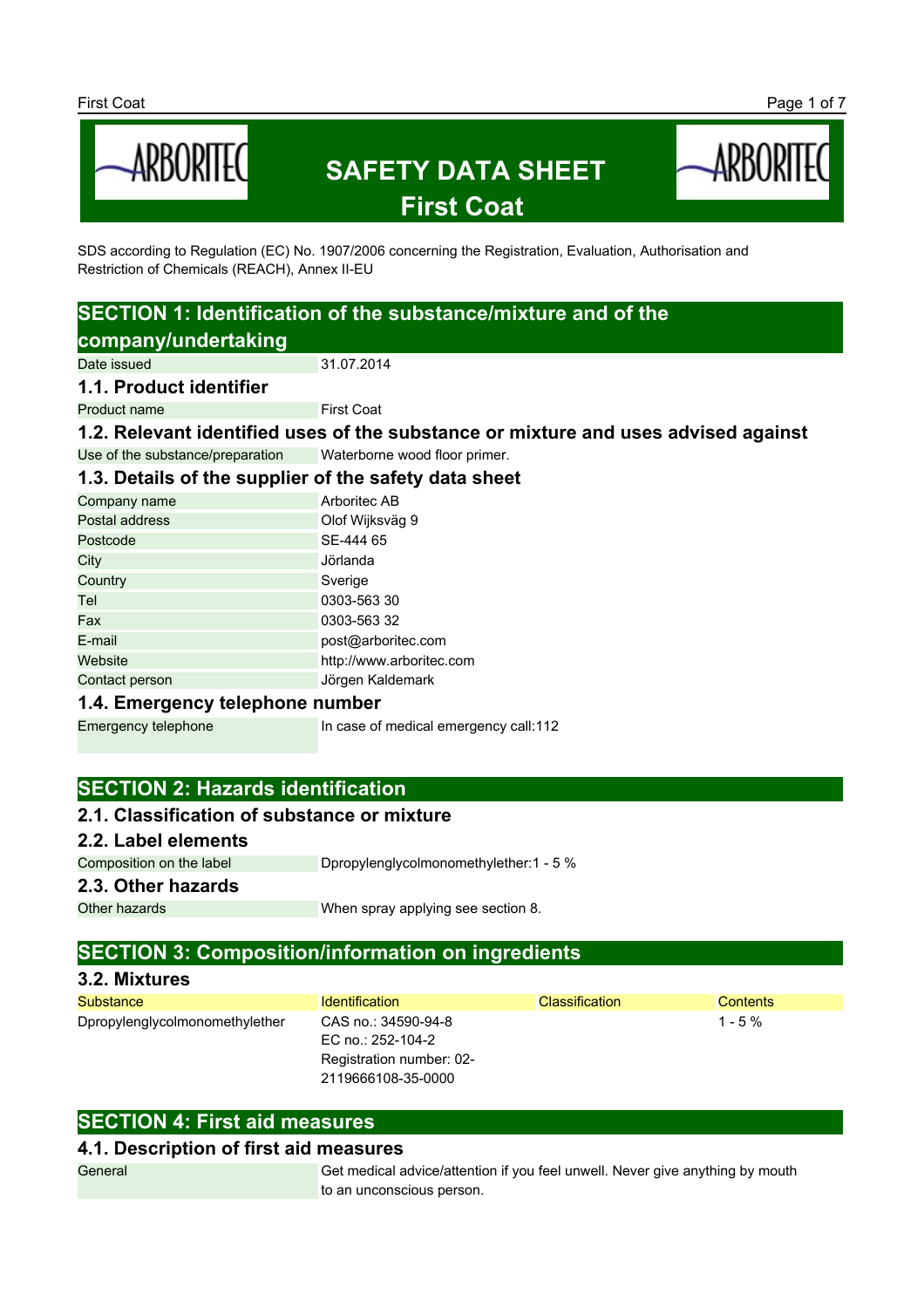| <b>First Coat</b> | Page 2 of 7                                                                                                                                                                             |
|-------------------|-----------------------------------------------------------------------------------------------------------------------------------------------------------------------------------------|
| <b>Inhalation</b> | Remove victim to fresh air and keep at rest in a position comfortable for<br>breathing.                                                                                                 |
| Skin contact      | Remove/Take off immediately all contaminated clothing. IF ON SKIN: Wash<br>with plenty of soap and water. Do NOT use solvents or thinners.                                              |
| Eve contact       | IF IN EYES: Rinse cautiously with water for several minutes. Remove contact<br>lenses, if present and easy to do. Continue rinsing. Get medical<br>advice/attention if you feel unwell. |
| Ingestion         | IF SWALLOWED: Call a POISON CENTER or doctor/ physician if you feel<br>unwell.                                                                                                          |

## **4.2. Most important symptoms and effects, both acute and delayed**

## **4.3. Indication of any immediate medical attention and special treatment needed**

| <b>SECTION 5: Firefighting measures</b>                    |                                                                                                                                                                                           |  |
|------------------------------------------------------------|-------------------------------------------------------------------------------------------------------------------------------------------------------------------------------------------|--|
| 5.1. Extinguishing media                                   |                                                                                                                                                                                           |  |
| Suitable extinguishing media                               | Recommended extinguishing media: alcohol resistant foam, CO2, powders,<br>water spray. Do not use water jet.                                                                              |  |
| 5.2. Special hazards arising from the substance or mixture |                                                                                                                                                                                           |  |
| Fire and explosion hazards                                 | Fire will produce dense black smoke. Decomposition products can be<br>hazardous. At high temperatures create: Carbon monoxide (CO), carbon<br>dioxide (CO2), smoke, nitrogen gases (NOx). |  |
| 5.3. Advice for firefighters                               |                                                                                                                                                                                           |  |
| Personal protective equipment                              | Wear respiratory protection.                                                                                                                                                              |  |
| Other Information                                          | Eliminate all ignition sources if safe to do so. Do not allow run-off from fire                                                                                                           |  |

fighting to enter drains or water courses.

## **SECTION 6: Accidental release measures**

#### **6.1. Personal precautions, protective equipment and emergency procedures**

| General measures                     | See section 7 and 8.                                                                                                                                                                                                                                                                                                                                                                                                                                                                                                                                        |
|--------------------------------------|-------------------------------------------------------------------------------------------------------------------------------------------------------------------------------------------------------------------------------------------------------------------------------------------------------------------------------------------------------------------------------------------------------------------------------------------------------------------------------------------------------------------------------------------------------------|
| Personal protection measures         | In case of inadequate ventilation wear respiratory protection. Wear fire / flame<br>resistant / retardant clothing. Use personal protective equipment as required.<br>Wear cold insulating gloves / face shield / eye protection. Wear protective<br>gloves / protective clothing / eye protection / face protection. Avoid breathing<br>dust / fume / gas / mist / vapours / spray. If breathing is difficult, remove<br>victim to fresh air and keep at rest in a position comfortable for breathing.<br>Get medical advice/attention if you feel unwell. |
| <b>C.3</b> Environmental presentiano |                                                                                                                                                                                                                                                                                                                                                                                                                                                                                                                                                             |

#### **6.2. Environmental precautions**

Environmental precautionary measures Collect spillage. Avoid release to the environment. If the product contaminates lakes, rivers or sewers, inform appropriate authorities in accordance with local regulations.

## **6.3. Methods and material for containment and cleaning up**

```
Cleaning method Contain and collect spillage with non-combustible absorbent materials, e.g. 
                         sand, earth, vermiculite, diatomaceous earth and place in container for 
                         disposal according to local regulations (see section 13). Clean preferably with 
                         a detergent; avoid use of solvents.
```
## **6.4. Reference to other sections**

#### **7.1. Precautions for safe handling**

Handling **Avoid spilling, skin- and eye contact. Avoid breathing dust / fume / gas /** and **avoid spilling**, skin- and eye contact. Avoid breathing dust / fume / gas / mist / vapours / spray. Avoid breathing dust.

## **Protective Safety Measures**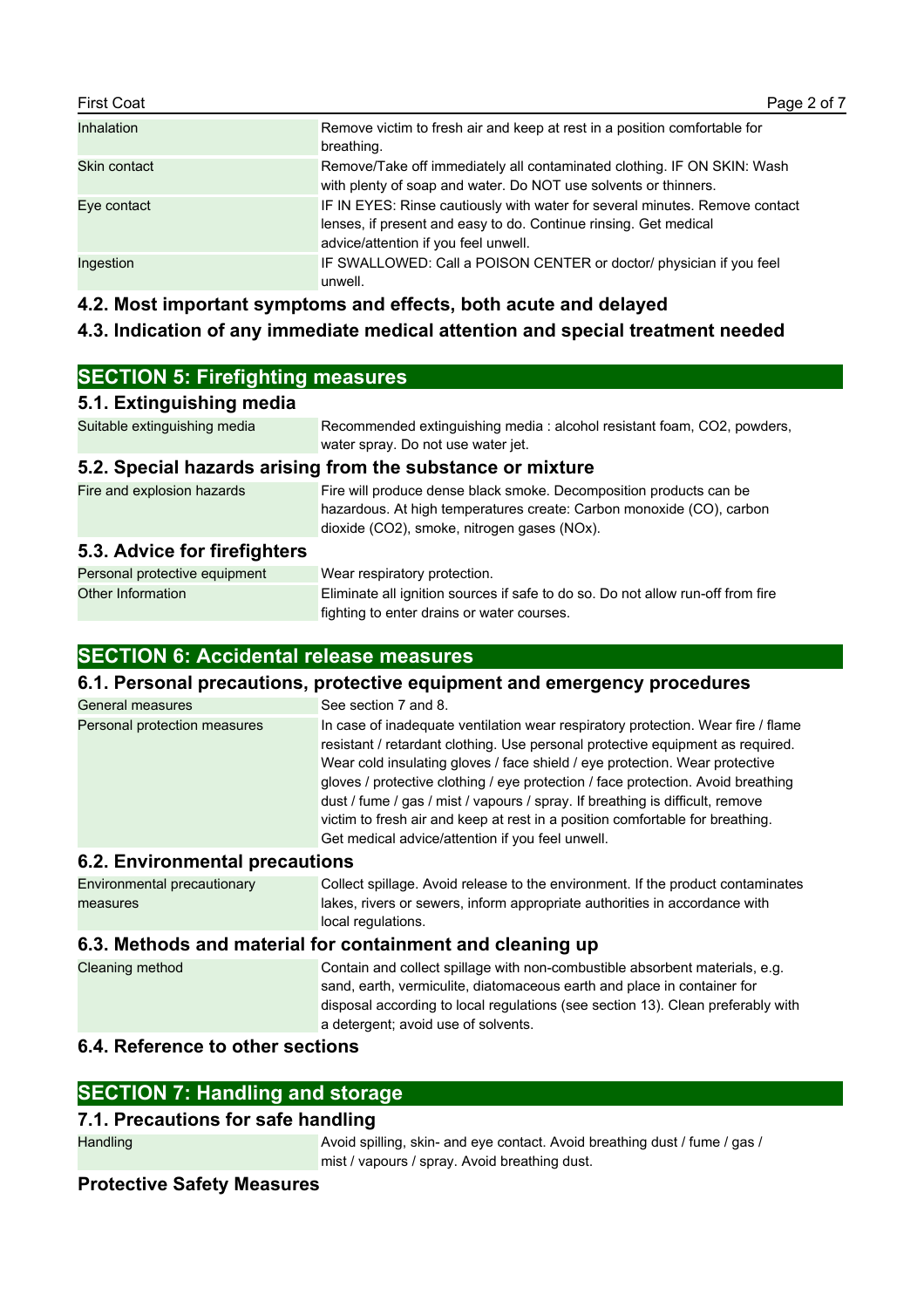| <b>First Coat</b>                  | Page 3 of 7                                                                                                                                                                                                             |
|------------------------------------|-------------------------------------------------------------------------------------------------------------------------------------------------------------------------------------------------------------------------|
| <b>Protective Safety Measures</b>  | Smoking, eating and drinking should be prohibited in application area.<br>Remove contaminated clothing and protective gear before you get to an area<br>where meals are taken.                                          |
| Additional information             | For personal protection see Section 8. Never use pressure to empty :<br>container is not a pressure vessel.                                                                                                             |
|                                    | 7.2. Conditions for safe storage, including any incompatibilities                                                                                                                                                       |
| Storage                            | Keep only in original container. Store in a well-ventilated place. Keep<br>container tightly closed. Keep cool. Protect from sunlight. Store in a dry place.<br>Tillse att gällande arbetsmiljölagstiftning följs.      |
| <b>Conditions To Avoid</b>         | Keep away from heat / sparks / open flames / hot surfaces. - No smoking.<br>Protect from sunlight. Keep away from oxidizing agents, from strongly alkaline<br>and strongly acid materials. Prevent unauthorized access. |
| <b>Conditions for safe storage</b> |                                                                                                                                                                                                                         |
| <b>Storage Temperature</b>         | Value: 5-25 Celsius                                                                                                                                                                                                     |
| 7.3. Specific end use(s)           |                                                                                                                                                                                                                         |

Recommendations Do not handle until all safety precautions have been read and understood.

## **Specific end users**

# **SECTION 8: Exposure controls/personal protection**

# **8.1. Control parameters**

# **Occupational Exposure limit values**

| <b>Substance</b>                             | <b>Identification</b>                                                                                                                                                                                                                                           | Value                                                                                                                                                                                                                                                                                                                                                    | <b>TWA Year</b> |
|----------------------------------------------|-----------------------------------------------------------------------------------------------------------------------------------------------------------------------------------------------------------------------------------------------------------------|----------------------------------------------------------------------------------------------------------------------------------------------------------------------------------------------------------------------------------------------------------------------------------------------------------------------------------------------------------|-----------------|
| Dpropylenglycolmonomethylether               | CAS no.: 34590-94-8<br>EC no.: 252-104-2<br>Registration number: 02-<br>2119666108-35-0000                                                                                                                                                                      | 8-hour TWA: 50 ppm<br>AFS 2011:18 (Sweden<br>12/2011). Absorbed through<br>the skin<br>8-hour TWA: 300 mg/m3<br>AFS 2011:18 (Sweden<br>12/2011). Absorbed through<br>the skin<br>15 min.: 75 ppm<br>AFS 2011:18 (Sweden<br>12/2011). Absorbed through<br>the skin<br>15 min.: 450 mg/m3<br>AFS 2011:18 (Sweden<br>12/2011). Absorbed through<br>the skin |                 |
| Substance                                    | Dpropylenglycolmonomethylether                                                                                                                                                                                                                                  |                                                                                                                                                                                                                                                                                                                                                          |                 |
| Technical measures to prevent<br>exposure    | Airborne gas and dust concentrations should be kept to a minimum and<br>under the existing limits (see above). Possibly use an exhaust in case the air<br>in the work room is not enough. Provide clearly visible signs of eye shower<br>and emergency showers. |                                                                                                                                                                                                                                                                                                                                                          |                 |
| Recommended type of equipment                | Recommended: A, Class 1 (low Capacity), brown                                                                                                                                                                                                                   |                                                                                                                                                                                                                                                                                                                                                          |                 |
| Skin-/ hand protection, long term<br>contact | See the manufacturer's instructions.                                                                                                                                                                                                                            |                                                                                                                                                                                                                                                                                                                                                          |                 |
| Suitable gloves type                         | Rekommenderad: Nitril                                                                                                                                                                                                                                           |                                                                                                                                                                                                                                                                                                                                                          |                 |
| Eye protection                               | At the risk of splashing, close-fitting goggles or face shield.                                                                                                                                                                                                 |                                                                                                                                                                                                                                                                                                                                                          |                 |
| Specific hygiene measures                    | The exposed area of the body should be washed at every pause when use<br>the product, and after work. Wash always hands, forearms and face.                                                                                                                     |                                                                                                                                                                                                                                                                                                                                                          |                 |
| Environmental exposure controls              | No special requirements.                                                                                                                                                                                                                                        |                                                                                                                                                                                                                                                                                                                                                          |                 |
| Exposure control comments                    | Professionals are covered by safety legislation on maximum concentrations of                                                                                                                                                                                    |                                                                                                                                                                                                                                                                                                                                                          |                 |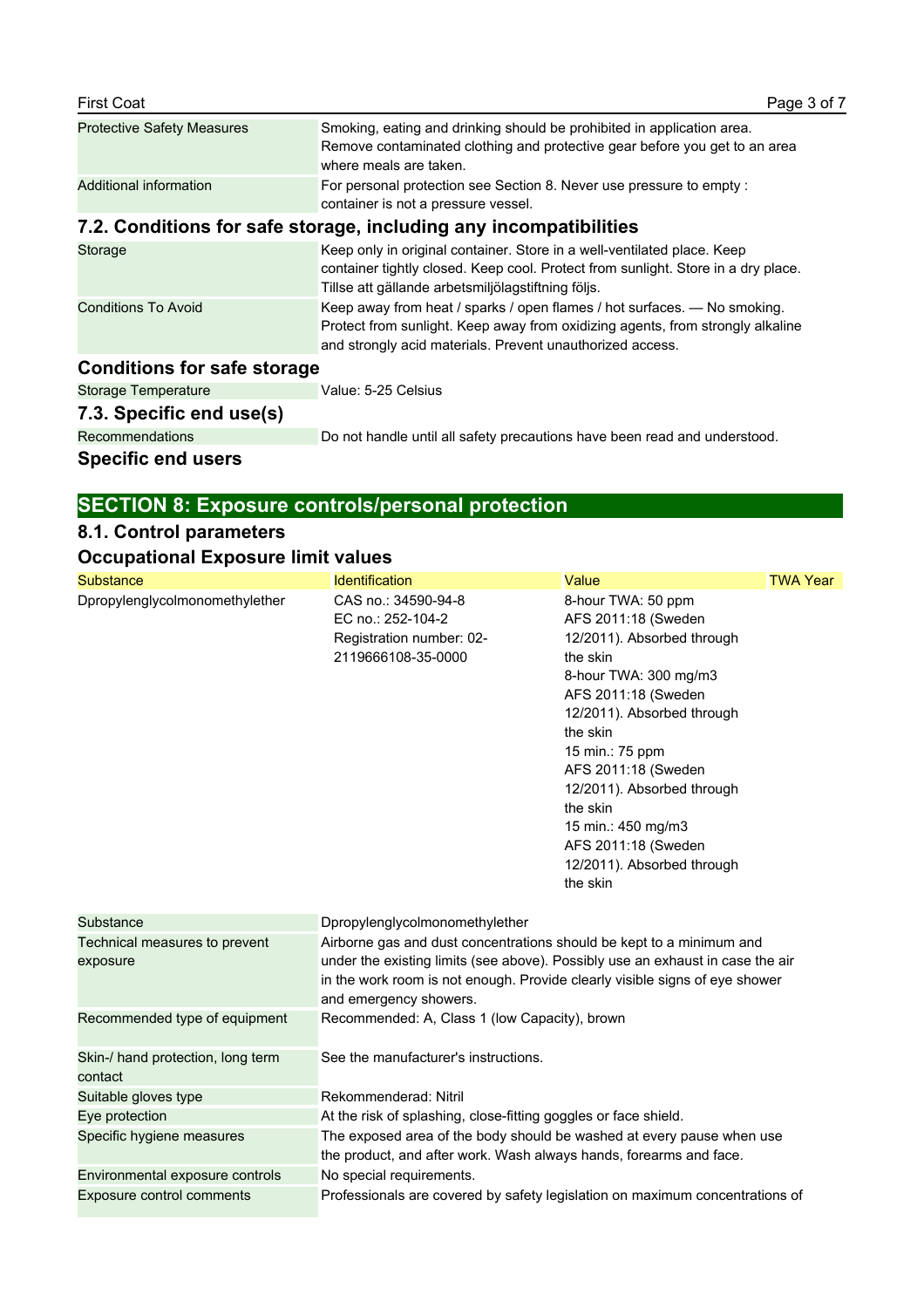exposure.

## **8.2. Exposure controls**

## **Precautionary measures to prevent exposure**

| Appropriate engineering controls                    | Use with adequate ventilation. If possible this should be achieved by local<br>extraction and good exhaust ventilation. If these are not sufficient to maintain<br>concentrations of particulates and solvent vapors below the OEL, suitable<br>respiratory equipment. |
|-----------------------------------------------------|------------------------------------------------------------------------------------------------------------------------------------------------------------------------------------------------------------------------------------------------------------------------|
| <b>Respiratory protection</b>                       |                                                                                                                                                                                                                                                                        |
| Respiratory protection                              | Respiratory protection with gas filter (brown A) must be used if air<br>concentration exceeds acceptable level (OEL).                                                                                                                                                  |
| Mask type                                           | When spraying, use half-or full face mask with filter P2 (IIb) to spray.                                                                                                                                                                                               |
| <b>Hand protection</b>                              |                                                                                                                                                                                                                                                                        |
| Hand protection                                     | Wear cold insulating gloves / face shield / eye protection.                                                                                                                                                                                                            |
| Skin-/ hand protection, long term<br>contact        | For prolonged or repeated contact use gloves made of butyl rubber.                                                                                                                                                                                                     |
| Suitable materials                                  | Barrier creams may help to protect the skin, but they should however not be<br>used once exposure has occurred.                                                                                                                                                        |
| Eye / face protection                               |                                                                                                                                                                                                                                                                        |
| Suitable Eye Protection                             | Wear cold insulating gloves / face shield / eye protection.                                                                                                                                                                                                            |
| <b>Skin protection</b>                              |                                                                                                                                                                                                                                                                        |
| Skin protection (except hands)                      | Wear fire / flame resistant / retardant clothing.                                                                                                                                                                                                                      |
| <b>Exposure controls</b>                            |                                                                                                                                                                                                                                                                        |
| Safety measures for consumer use<br>of the chemical | Read label before use.                                                                                                                                                                                                                                                 |

# **SECTION 9: Physical and chemical properties**

# **9.1. Information on basic physical and chemical properties**

| Physical state                      | Liquid.                           |
|-------------------------------------|-----------------------------------|
| Odour                               | Faint.                            |
| Comments, Odour limit               | Not applicable.                   |
| Comments, pH (as supplied)          | Not determined.                   |
| Comments, pH (aqueous solution)     | Not determined.                   |
| Comments, Melting point / melting   | Not determined.                   |
| range                               |                                   |
| Comments, Boiling point / boiling   | Not determined.                   |
| range                               |                                   |
| Flash point                         | Value: 105 °C                     |
| Comments, Evaporation rate          | Not determined.                   |
| Flammability (solid, gas)           | Not determined                    |
| Lower explosion limit with unit of  | 1,1%                              |
| measurement                         |                                   |
| Upper explosion limit with units of | 14%                               |
| measurement                         |                                   |
| Comments, Explosion limit           | Not applicable.                   |
| Comments, Vapour pressure           | Not determined.                   |
| Comments, Vapour density            | Not determined.                   |
| Specific gravity                    | Value: 1,05 g/ml                  |
|                                     | Method of testing: CC-Stängd kopp |
|                                     | Test temperature: 23 °C           |
| Solubility in water                 | unlimited.                        |
| Comments, Partition coefficient: n- | Not applicable.                   |
| octanol / water                     |                                   |
| Comments, Viscosity                 | Not determined.                   |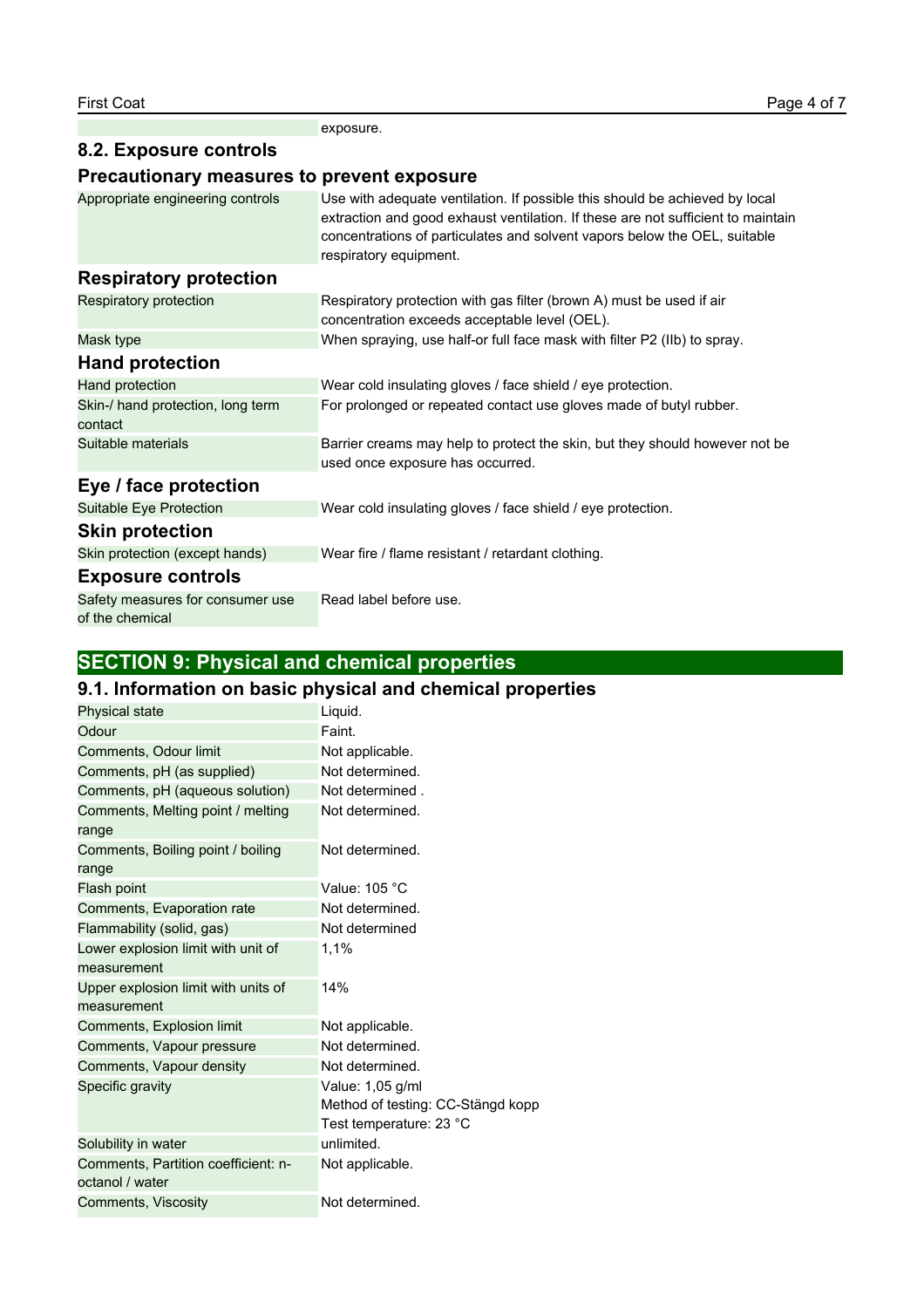|                                             | Does not affect the assessment.                                                                                          |
|---------------------------------------------|--------------------------------------------------------------------------------------------------------------------------|
| <b>Explosive properties</b>                 | Not explosive.                                                                                                           |
| Oxidising properties                        | Not Oxidising.                                                                                                           |
| 9.2. Other information                      |                                                                                                                          |
| <b>Content Of Voc</b>                       | Value: 42 g/l                                                                                                            |
|                                             | Comments: Initial boiling point less than or equal to 250°C.                                                             |
| <b>SECTION 10: Stability and reactivity</b> |                                                                                                                          |
| 10.1. Reactivity                            |                                                                                                                          |
| Reactivity                                  | No reactive.                                                                                                             |
| 10.2. Chemical stability                    |                                                                                                                          |
| <b>Stability</b>                            | Stable under recommended storage and handling conditions (see section 7).                                                |
| 10.3. Possibility of hazardous reactions    |                                                                                                                          |
| Possibility of hazardous reactions          | No dangerous if handled according to Technical Information.                                                              |
| 10.4. Conditions to avoid                   |                                                                                                                          |
| Conditions to avoid                         | No applicable.                                                                                                           |
| 10.5. Incompatible materials                |                                                                                                                          |
| Materials to avoid                          | Keep away from oxidizing agents, strongly alkaline and strongly acid materials<br>in order to avoid exothermic reaction. |
| 10.6. Hazardous decomposition products      |                                                                                                                          |
| Hazardous decomposition products            | When exposed to high temperature may produce hazardous decomposition                                                     |

products such as carbon monoxide and dioxide, smoke, oxides of nitrogen.

# **SECTION 11: Toxicological information**

# **11.1. Information on toxicological effects**

## **Toxicological data for substances**

| Substance<br>LD50 oral | Dpropylenglycolmonomethylether<br>Value: 5,5 mL/kg                                                                                                                                                                                                                                                                                                                                                                                                                                                         |
|------------------------|------------------------------------------------------------------------------------------------------------------------------------------------------------------------------------------------------------------------------------------------------------------------------------------------------------------------------------------------------------------------------------------------------------------------------------------------------------------------------------------------------------|
|                        | Animal test species: Rat                                                                                                                                                                                                                                                                                                                                                                                                                                                                                   |
| LD50 dermal            | Value: 10 ml/kg                                                                                                                                                                                                                                                                                                                                                                                                                                                                                            |
|                        | Animal test species: Rabbit                                                                                                                                                                                                                                                                                                                                                                                                                                                                                |
| Comments               | Neurotoxic effects: This product contains solvents, which can have an effect<br>on the nervous system. Symptoms of neurotoxicity may include: loss of<br>appetite, headache, dizziness. ringing in the ears, tingling sensation of the<br>skin, cold sensitivity, seizures, difficulty concentrating, tiredness, etc<br>Repeated exposure to solvents can result in the degradation of the skin's<br>natural layer of fat. The skin is then exposed to uptake of harmful substances,<br>such as allergens. |

## **Potential acute effects**

| <b>Inhalation</b>                   | May cause drowsiness or dizziness. May cause respiratory irritation.    |
|-------------------------------------|-------------------------------------------------------------------------|
| Skin contact                        | No information is available.                                            |
| Eve contact                         | No information available.                                               |
| Ingestion                           | Ingestion may cause nausea and vomiting.                                |
| Skin corrosion / irritation, other  | No information available.                                               |
| information                         |                                                                         |
| Aspiration hazard, comments         | When applying see section 8.                                            |
| Eye damage or irritation other info | If splashed in the eyes, the liquid may cause irritation and reversible |
|                                     | damage.                                                                 |

## **Delayed effects / repeated exposure**

General respiratory or skin Prolonged or repeated contact may defat the skin, resulting in non-allergic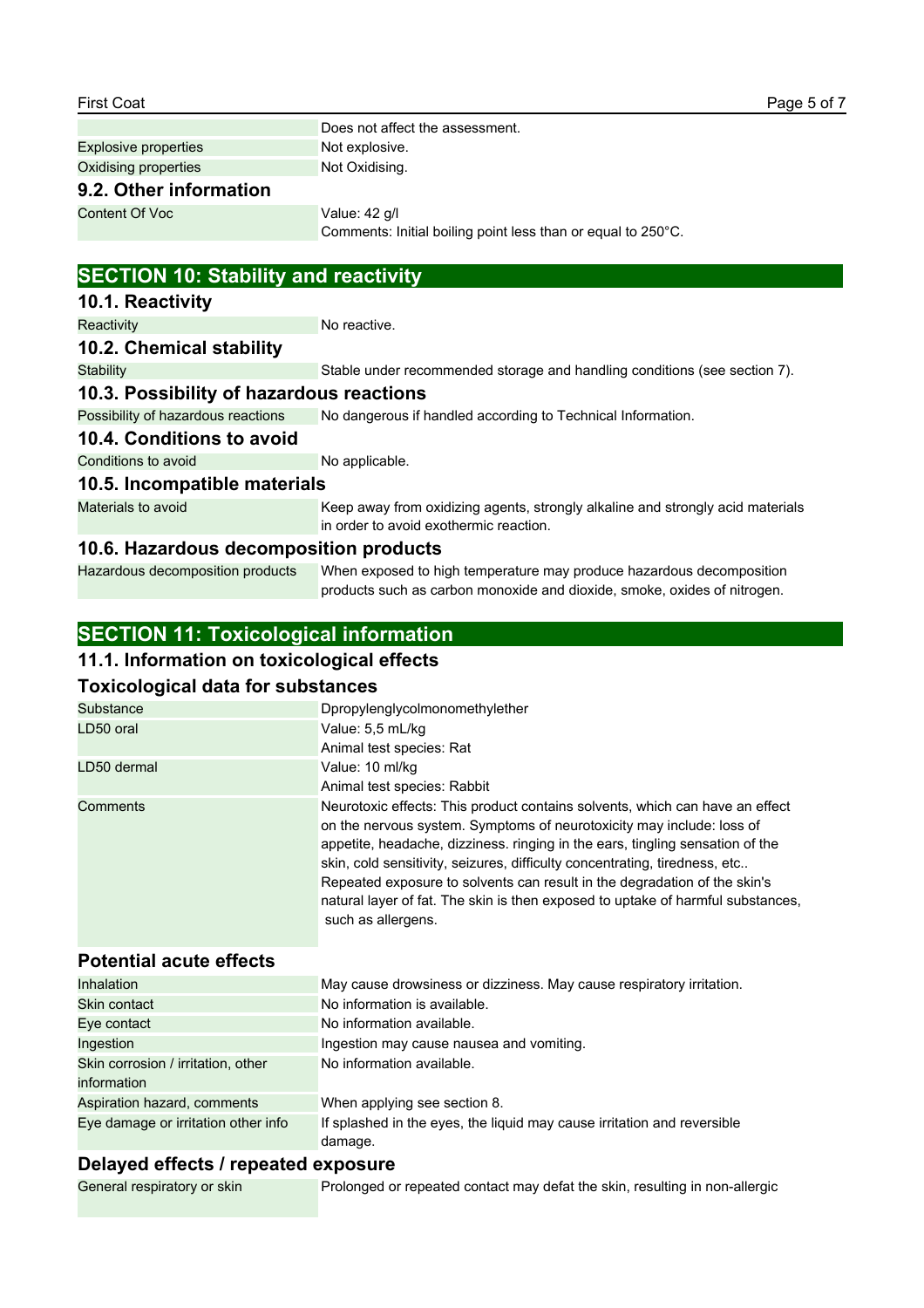| sensitisation                         | contact eczema and absorption through the skin. |  |  |
|---------------------------------------|-------------------------------------------------|--|--|
| STOT-single exposure                  | No information available.                       |  |  |
| STOT-repeated exposure                | No information available.                       |  |  |
| Carcinogenic, Mutagenic or Reprotoxic |                                                 |  |  |

| Carcinogenicity human experience | No information is available. |
|----------------------------------|------------------------------|
| Germ Cell Mutagenicity, human    | No information available.    |
| experience                       |                              |
| Reproductive toxicity            | No information available.    |
|                                  |                              |

## **SECTION 12: Ecological information**

#### **12.1. Toxicity**

Acute aquatic, fish, Comments Not expected to be toxic to aquatic life.

## **Toxicological data for substances**

## **12.2. Persistence and degradability**

Persistence and degradability description Not determined.

#### **12.3. Bioaccumulative potential**

Bioaccumulative potential Not determined.

**12.4. Mobility in soil**

Mobility Mobility Soluble in water.

#### **12.5. Results of PBT and vPvB assessment**

PBT assessment results Not classified as PBT / vPvB of current EU criteria.

#### **12.6. Other adverse effects**

Other adverse effects / Remarks None known.

## **SECTION 13: Disposal considerations**

## **13.1. Waste treatment methods**

| Specify the appropriate methods of<br>disposal | Avoid release to the environment. Collect spillage. Wastes and empty<br>containers should be disposed of in accordance with regulations made under<br>the Control of Pollution Act and the Environmental Protection Act.       |
|------------------------------------------------|--------------------------------------------------------------------------------------------------------------------------------------------------------------------------------------------------------------------------------|
| Product classified as hazardous<br>waste       | No.                                                                                                                                                                                                                            |
| EWC waste code                                 | EWC: 08 WASTES FROM THE MANUFACTURE, FORMULATION, SUPPLY<br>AND USE (MFSU) OF COATINGS (PAINTS, VARNISHES AND VITREOUS<br>ENAMELS), ADHESIVES, SEALANTS AND PRINTING INKS, National<br>waste code: 01, National wastegroup: 12 |

## **SECTION 14: Transport information**

#### **14.1. UN number**

Comments Not dangerous goods.

Transport in accordance with national law and ADR for road, RID for rail, IMDG for sea and ICAO / IATA for air. For complete information on transport, see transport document.

#### **14.2. UN proper shipping name**

| ADR.             |  |
|------------------|--|
| <b>RID</b>       |  |
| <b>IMDG</b>      |  |
| <b>ICAO/IATA</b> |  |

## **14.3. Transport hazard class(es)**

**14.4. Packing group**